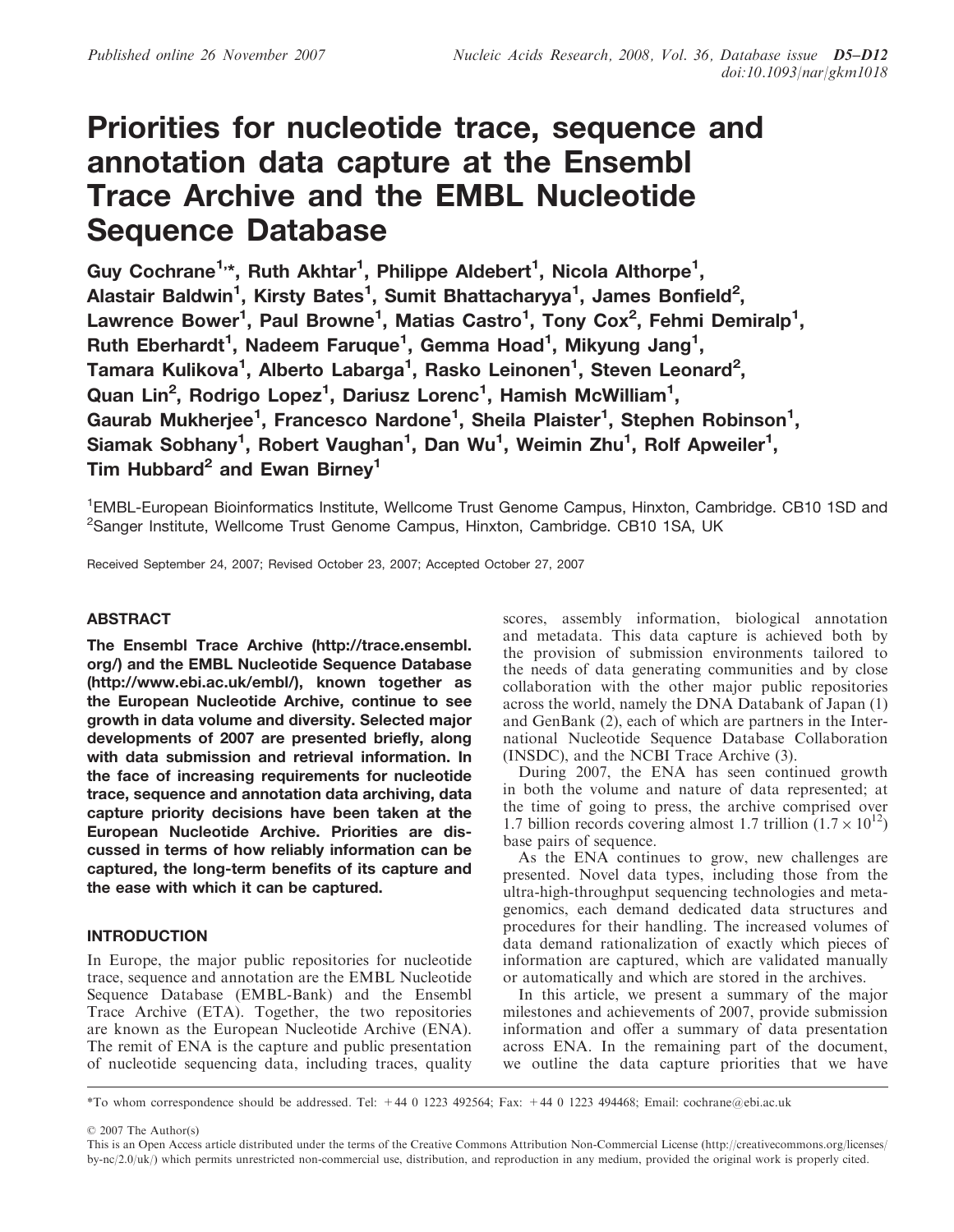established to guide our activities in order to accommodate future growth in data volume and diversity.

## MAJOR DEVELOPMENTS IN 2007

Both ETA and EMBL-Bank have continued to grow exponentially in 2007. At the time of going to press, ETA holds 1.6 billion traces from almost 1000 organisms, covering 1.5 trillion base pairs, while EMBL-Bank holds 103 million entries from  $\sim$ 300000 organisms, covering 182 billion base pairs. Strong areas of growth include metagenomic data and genomic data. The genomes webserver, http://www.ebi.ac.uk/genomes/, which offers a collection of genomes drawn from EMBL-Bank sequence entries, cites 4192 completely sequenced organisms, including 52 eukaryotes, 517 bacteria, 47 archaea and 1814 phage, virus and viroid genomes.

A number of key datasets have been newly presented in 2007 that are of importance to agriculture, medicine, industry, ancient DNA and ecology. Notable examples include a working draft WGS dataset from grape (Vitis vinifera cultivar PN40024, CAAP00000000), WGS data and first assembly of the horse genome (Equus caballus, CM000377), two further assembled and annotated genomes of the parasite Leishmania [Leishmania infantum, AM502219-AM502254 and Leishmania braziliensis, AM494938-AM494972; (4)], the industrially important fungus, Aspergillus niger CBS 513.88 [AM270980–AM270998, AM269948–AM270415; (5)], a key ancient DNA study, the mammoth fossil metagenome [CAAM00000000; (6)], the CAMERA global ocean survey metagenome trace and WGS data [AACY00000000; (7)] and human whole-genome re-sequencing project data  $(ABBA00000000)$ .

Launched late in 2007, the EMBL submission portal (http://www.ebi.ac.uk/embl/Submission/index.html) provides a single point of entry for submitters of all ENA data types. A single user account is used across ENA submissions; users can register genome and metagenome projects, initiate submissions to ETA, launch and track Webin submission sessions for new EMBL-Bank data, report updates to existing records and launch and track Webin submission sessions for alignment data.

Finally, search tools and data downloads based around the ENA Project Database have been made available from the genomes webserver.

# DATA SUBMISSION

All registration, submission and update functionalities are available from the EMBL submission portal (Figure 1 and Table 2).

## Project registration

For large-scale genome and metagenome sequencing projects, projects are registered by submitters as early as possible. At the time of registration, a unique project identifier is issued that can be used to refer collectively to data submitted as part of that project. The project identifier is of value for users of trace data presented as

| = User Profile<br>= New Submission   | EBI > Databases > EMBL-Bank > Submission > New Submission                                            | <b>Ed</b> Log out |  |  |
|--------------------------------------|------------------------------------------------------------------------------------------------------|-------------------|--|--|
| $=$ All Submissions<br>= Update Data | <b>New Submission</b>                                                                                |                   |  |  |
|                                      |                                                                                                      | Proceed           |  |  |
|                                      | <b>New Submission</b>                                                                                |                   |  |  |
|                                      | □ Submit sequences to the EMBL Nucleotide Sequence Database (EMBL-Bank).                             |                   |  |  |
|                                      | Submit multiple sequences in FASTA format to the EMBL Nucleotide Sequence Database<br>(EMBL-Bank).   |                   |  |  |
|                                      | Submit multiple sequences in CLUSTAL format to the EMBL Nucleotide Sequence Database<br>(EMBL-Bank). |                   |  |  |
|                                      | Submit an alignment in CLUSTAL format to the EMBL Alignment Database (EMBL-Align).                   |                   |  |  |
|                                      | Register a genome project with the EMBL Nucleotide Sequence Database (EMBL-Bank).                    |                   |  |  |
|                                      | Iv Initiate a submission of trace data to the Ensembl Trace Archive.                                 |                   |  |  |
|                                      |                                                                                                      |                   |  |  |

Figure 1. EMBL submission portal. The screenshot shows the submission portal top page, where submission options are presented to the user.

part of the ETA and sequence and assembly data presented as part of EMBL-Bank. At the time of registration, various project metadata are collected that cover the taxonomic details of the project, the purpose of the study and for single organism genome projects, details of replicons and expected sizes. As time goes on, metadata can be updated by submitters. When sequence data are generated, they are associated with the project identifier through the 'Universal project ID' field in ETA and in PR lines in EMBL flatfile format. Further details are available at: http://www.ebi.ac.uk/embl/Documentation/ project\_guidelines.html.

## EMBL-Bank submission

The central submission tool for annotated sequence is Webin. While Webin has been in service for many years, it is undergoing redevelopment. Webin currently offers small-scale submission, 'bulk' submission, where the submitter describes a representative sample entry and submits variable field data subsequently using web forms or file upload and submission of novel sequence in multiple alignment formats. In the coming year, the underlying technology will be replaced to allow for new functionalities to be implemented. These new functionalities will be rolled out over time in due course, but will include the option to update existing records, an intuitive wizard to describe splicing and coding events and the increased use of standard and personalised templates for the rapid submission of multiple sequences from largescale studies.

## Trace submission

Files for trace data submission created by data submitters can be integrated into ETA. Ahead of submitting data, if the data are from a new sequencing project, then an ENA Project should be registered. Submitters should then e-mail trace-submission@ensembl.org, or follow links from the EMBL submission portal, to discuss the logistics of the submission with ETA staff.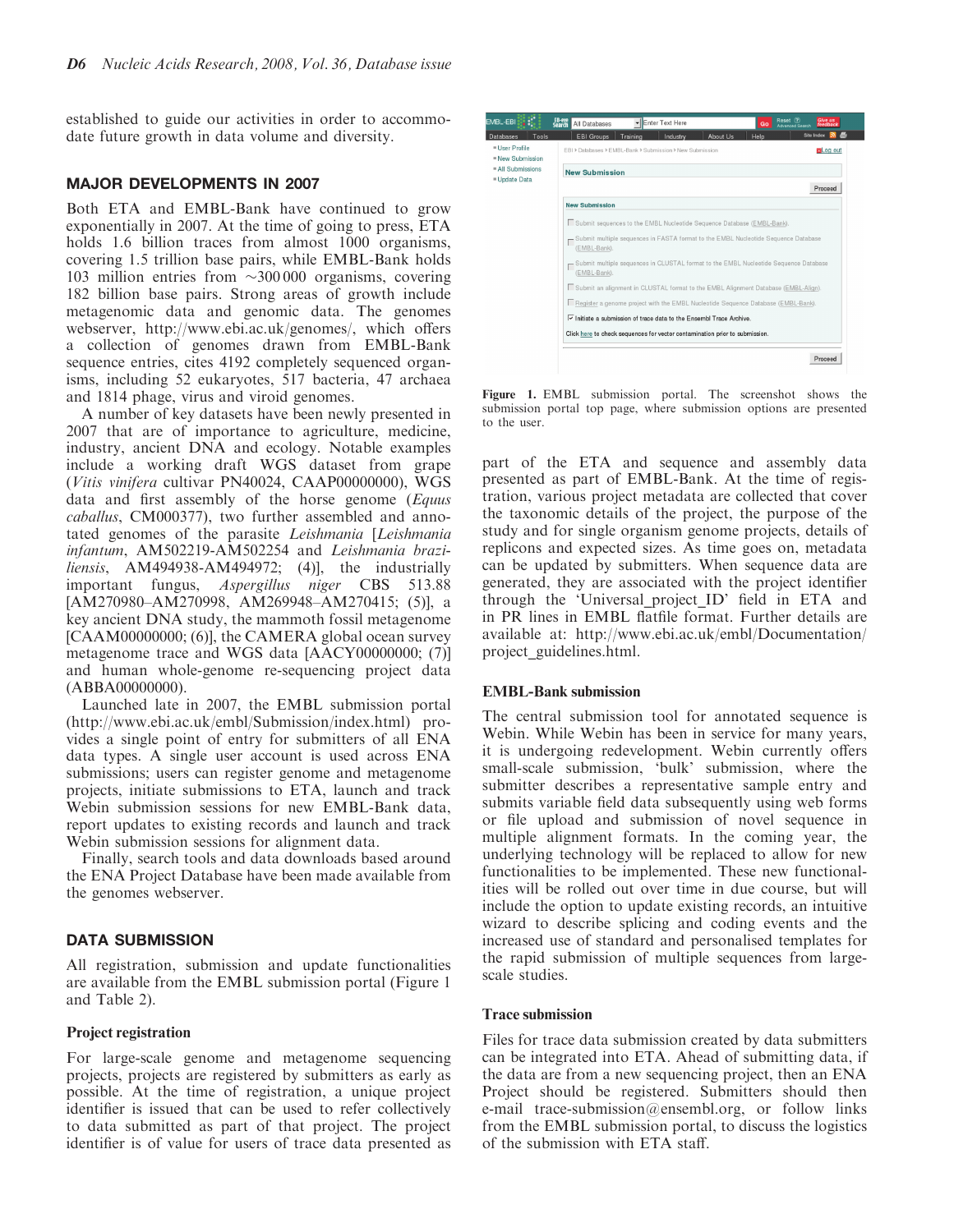

Figure 2. Input pipelines into ENA. Data input pipelines into ENA are shown; the left-hand side of the diagram represents the work of the data generating group and the right-hand side the work of ENA; validation refers to the semantic content of data transferred, particularly the biological content, and loading refers to syntactic checking of data and upload into the appropriate database.

## DATA PRESENTATION

Data are presented in a host of ways in order to satisfy as many diverse user needs as possible. Traces, sequence entries and project records are available for retrieval by identifier; sequence similarity search tools are offered for both ETA and EMBL-Bank data; the term search tool, SRS, is offered for EMBL-Bank and project records. For large-scale users, datasets are available for FTP download or can be sent out in tape format. Where entries are organized into genomes, genome level services are presented at the EMBL genomes webserver. URLs to the appropriate resources are given in Table 2.

## DATA CAPTURE PRIORITIES

Data flow into the European repositories through a variety of pipelines (Figure 2). For ETA, data are submitted directly by e-mail or FTP and additional data are captured through regular exchange of new records with the NCBI Trace Archive. For EMBL-Bank, there are curated submissions, account submissions, daily exchange of new data with DDBJ and GenBank, European Patent Office data input and cross-reference mapping data captured from external bioinformatics resources.

At the start of data collection in the 1980s, extensive manual work was required to load data into the database. It soon became clear that the volume of data expected would require compromises with respect to the amount of time spent by staff validating data prior to loading. Clearly, the exponential growth of the database has not been reflected in a similar expansion of the team responsible for data loading. When automated sequencing became available, it was recognized that the newly established large sequencing centres would be able to provide ample bioinformatics expertise, given the scale of their operations and the nature of their funding, to produce validated database-ready files for loading with minimal intervention from database staff. This data input pipeline gave birth to the system of submission accounts, of which the database now has 104. Similar reasoning was applied when ETA was established in 2001 and responsibility for validation of submitted trace data lies with the submitting group.

While EMBL-Bank submission account holders and trace submitters have largely been able to satisfy the requirements of validation prior to database loading, changes in the nature of the sequencing community have begun to present new challenges. High-throughput sequencing became increasingly available to more and more research groups, through advancing technology and reduced cost. Currently, the sequencing of prokaryotic and simple eukaryotic genomes and the generation of large amounts of sequence data peripheral to genomes, such as those from EST and cDNA library sequencing and mapping projects, are not restricted to the large sequencing centres. Preferring to provide in-house validation rather than to rely on the now smaller and more constrained sequencing teams for these new datasets, EMBL-Bank chose to route this new breed of large-scale submissions through its curated submissions pipeline.

Although curated submissions to EMBL-Bank currently contribute only a limited share of data to ENA, we feel that the future growth of this pipeline and the impact it has on other data input pipelines (such as the transfer of practices and technology to other EMBL-Bank pipelines and the influence it has on practices and technology at collaborators' sites), warrant its streamlining. Efforts have therefore been underway for some time in the development and implementation of validation technology and future developments in this area have now been prioritized. In the long term, we expect the curated submissions pipeline to draw on both robust high-capacity automation and manual curation in areas where biological decision-making and communications with submitters remain essential.

For each data element that might be captured by the database, three measures have been considered in the setting of priorities; the long-term value of capturing the data element, the ease with which it can be captured and the extent to which it can be validated semantically. High priority can easily be given to those elements with high long-term value, simple capture and high semantic validation potential. For those elements, however, that show limited long-term value, that are difficult to capture or have limited semantic validation potential, the decision to capture or not is less straightforward. Some of the priority decisions that ENA has made in this context are described in this section. For the purposes of this discussion, 'validation' refers to the checking of semantic integrity (both intrinsically and in relation to broader knowledge) and is mainly concerned with biological concepts, while 'loading' refers to the syntactic checking of content against database constraints and the subsequent population of database tables.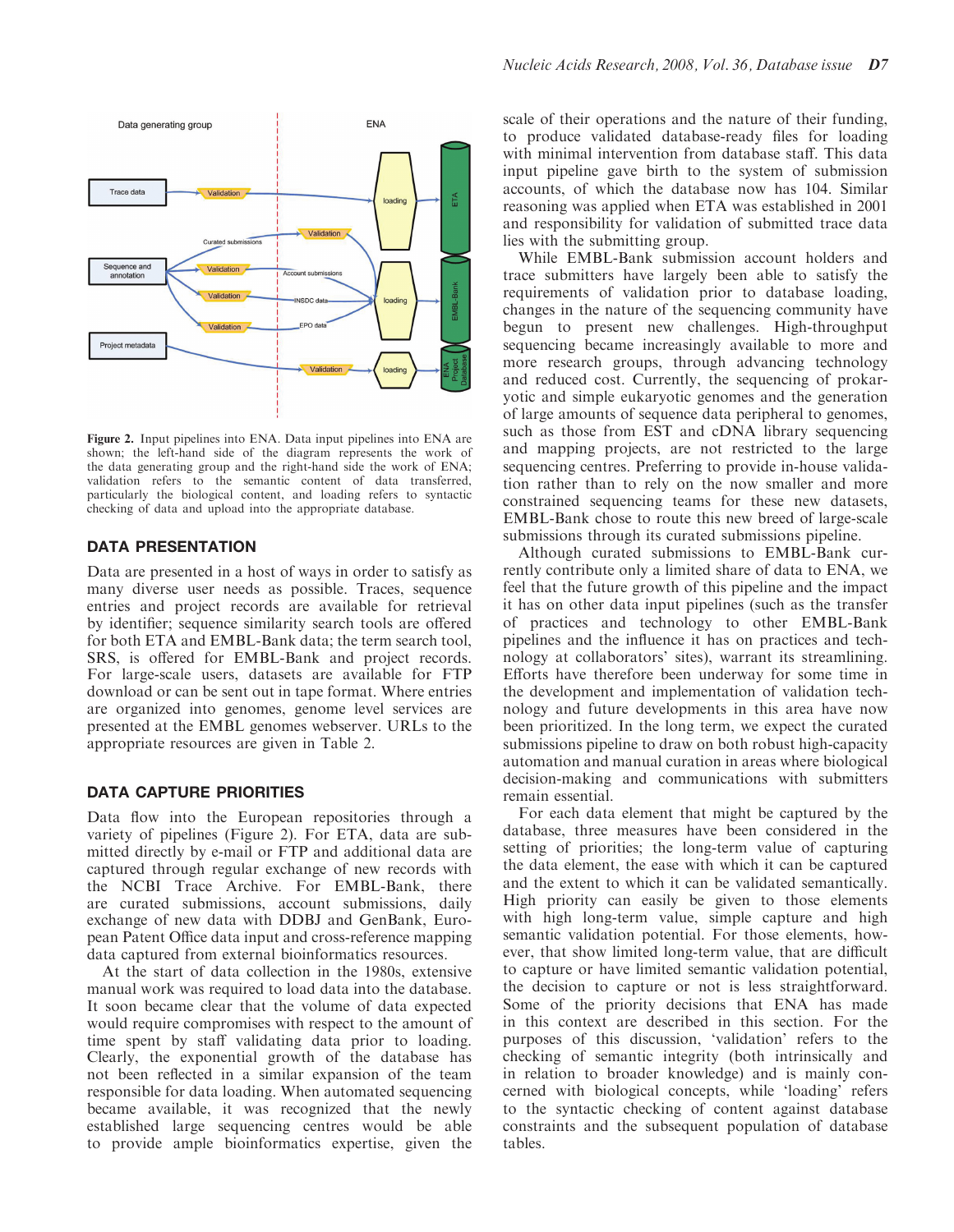## Trace and sequence data

ETA records present sequencing traces, quality scores and base calls (sequence). Next-generation sequencing technologies promise large volumes of very different data and it is likely that some representation of quality will be stored along with sequence, although the technology for dealing with these data types is still under development. While base quality scores can be stored, sequence alone is mandatory in EMBL-Bank records. Sequence is largely stored and presented as submitted to ENA, although for curated submissions to EMBL-Bank, sporadic vector contamination and source organism checks are run. Other than simple syntactic checking, traces, quality scores and sequence will not be further validated.

## Trace data for experimental (non-assembly) applications

We expect that the decreasing cost of sequencing will herald extensive use of sequencing as a general assay for many types of experiment, whereas 'traditional' sequencing has generally been focused on generating assembled reference genome or mRNA sequence. Such experiments include sequencing for gene expression, the sequencing of chromatin immunoprecipitation preparations (so called 'chIP-seq') and sequencing of clonally barcoded populations (such as yeast knockout cell lines) in highthroughput experiments. Although the cost of sequencing for each application will be low (hence the feasibility of the experiment), the overall experiment is likely to remain comparatively expensive and the sequence will commonly be of interest to many researchers; this is particularly true of chIP-seq and gene expression datasets. We expect to store the trace information in an appropriate short-read format in ETA, and specifically not in EMBL-Bank, and associate the information with metadata relating to the parent experiment. In the case of gene expression, for example, metadata will conform to the 'sample annotation' components of the MIAMI standard (8). It is likely that the needs of the experimental community will drive the development of new standards, in particular through the interactions between reviewers and journals in publications covering standard classes of experiment. We expect from informal publisher contacts that the journals will have continued demand for the archiving of these experimental data for future use.

# Clerical information

Clerical information includes all information that is added to archival records for the purposes of tracking, including submission information, entry and sequence versioning, EMBL-Bank taxonomic division and dataclass, trace identifiers and accession numbers. It is typically represented in the trace information section in ETA records and in the header section in EMBL flatfile format. Included in clerical information are also free text description fields and keywords (DE and KW lines in EMBL flatfile format), both of which serve to replicate information already associated with records, rearranged for the purposes of search and presentation. Clerical information can be generated in a highly automated way upon data loading

and is of great user value, so ENA continues to build on existing automation in this area.

#### Source metadata

Biological source metadata provide details of the physical source of nucleic acid molecules represented in the nucleotide archives and are key to the interpretation of sequences in the analysis of expression, biodiversity, evolutionary biology and variation. Included are details of which molecule has been sequenced, library information, where the molecule was obtained, which isolate of the molecule's parent organism was used for extraction, taxonomy of the parent organism, details of the relationship to any host, ecology, community structure and environmental data and so on (Table 1). The information has great user value, both for highly specific searches and for the large-scale download of datasets to feed secondary resources. The extent to which data elements can be validated automatically is limited, though, and a diversity of validation procedures is required for breadth of coverage. Given the value, ENA has prioritized the development of procedures and supporting technology for the capture and validation of accurate source metadata, but expects that much of it will continue to require a degree of manual curation to achieve full value.

One area of source annotation that has developed rapidly over the last few years is the description of environmental sampling associated both with anonymous sequencing from the environment and with ecological studies. Such ETA fields as Latitude and Longitude and EMBL-Bank qualifiers as /environmental\_sample, /lat\_lon and /collected\_by have been introduced since 2001 to capture sampling information. Based on the information in these fields, such services as EMBL World have been developed (Table 2).

For access to source material for subsequent study, ENA values the use of those source fields that refer users to items in physical collections with long-term commitments to storage. Such centres include herbaria, culture collections, stock centres and museum collections. In EMBL-Bank, the qualifier/specimen voucher has existed for some time, and in October 2007, a granular structure has been imposed, allowing users to cite source institute from a controlled list, collection and accession number. In December 2007, the new qualifiers /culture\_ collection and /bio\_material will be introduced with similar structures.

## Biological annotation

The understanding of the biological function of components of nucleotide sequence is the ultimate intention of many of the sequencing studies represented in ENA. Biological feature annotation is the representation of this understanding against coordinate-defined regions of submitted sequence. Within ENA, biological annotation is presented in EMBL-Bank, both in association with submitted sequence (primary records) and with Third Party Annotation [TPA, where researchers who have not generated sequence themselves present alternative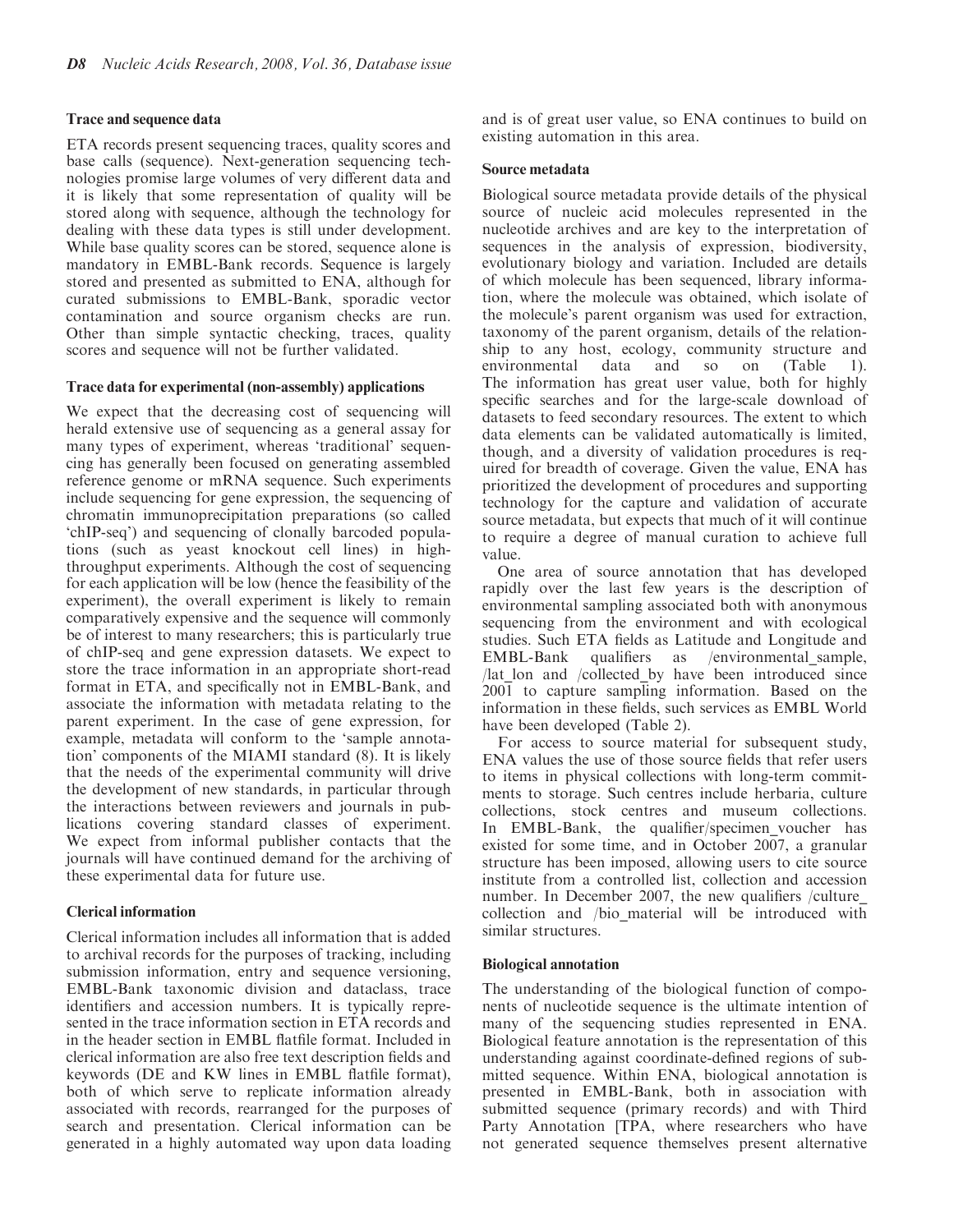| Qualifier type      | <b>Oualifiers</b>                                                                                                                                                                                                          |  |  |
|---------------------|----------------------------------------------------------------------------------------------------------------------------------------------------------------------------------------------------------------------------|--|--|
| Molecule-related    | /mol type*, /chromosome, /segment, /clone, /clone lib, /map, /PCR primers***, /sub clone, /tissue library                                                                                                                  |  |  |
| Parent' setting     | /virion, /proviral, /germline, /rearranged, /focus, /macronuclear, /organelle**, /plasmid                                                                                                                                  |  |  |
| 'Parent' organism   | /organism*, /strain, /variety**, /cultivar, /sub_species**, /sub_strain, /transgenic, /ecotype, /identified by, /pop variant,<br>/serotype, /serovar, /sex, speciment voucher***, /culture collection***, /bio material*** |  |  |
| 'Parent' resolution | dev stage, <i>tissue</i> type, <i>cell line</i>                                                                                                                                                                            |  |  |
| Sampling            | environmental sample, /lat lon**, /collected by, /isolate, /collection date, /country***, /isolation source, /lab host                                                                                                     |  |  |
| Integrative         | /citation**, /db xref, /label, /specific host                                                                                                                                                                              |  |  |
| Miscellaneous       | note                                                                                                                                                                                                                       |  |  |

Table 1. Description of source metadata in EMBL-Bank

The table shows a classification of source qualifiers used in the description of source molecules in EMBL-Bank. Those marked with \* are mandatory, those marked with \*\* take controlled vocabularies and those marked with \*\*\* take additional granular structure.

Table 2. Points of entry to the European Nucleotide Archive—submissions, retrieval and support

|            | Tool                                               | Point of entry                                                            |
|------------|----------------------------------------------------|---------------------------------------------------------------------------|
| Submission | Project registration<br>Trace submission           | http://www.ebi.ac.uk/embl/Submission/index.html                           |
|            | Sequence/annotation new data and updates           |                                                                           |
| Retrieval  | <b>SRS</b>                                         | http://srs.ebi.ac.uk                                                      |
|            | Homology search—EMBL-Bank                          | http://www.ebi.ac.uk/Tools/similarity.html                                |
|            | Homology search-ETA                                | http://trace.ensembl.org/cgi-bin/tracesearch                              |
|            | Sequence Version Archive                           | http://www.ebi.ac.uk/cgi-bin/sva/sva.pl                                   |
|            | <b>EMBL-Bank FTP</b>                               | http://www.ebi.ac.uk/embl/Access/index.html#ftp                           |
|            | <b>ETA FTP</b>                                     | ftp://ftp.ensembl.org/pub/traces/                                         |
|            | Genomes                                            | http://www.ebi.ac.uk/genomes/                                             |
|            | <b>Dhfetch</b>                                     | http://www.ebi.ac.uk/cgi-bin/emblfetch                                    |
|            | Wsdbfetch                                          | http://www.ebi.ac.uk/Tools/webservices/WSDbfetch.html                     |
|            | Custom EMBL-Bank datasets                          | $d$ atasubs@ebi.ac.uk                                                     |
|            | <b>EMBL World</b>                                  | http://www3.ebi.ac.uk/Services/EMBLWorld/EMBLWorld.pl                     |
|            | Custom ETA datasets                                | trace-request@ensembl.org                                                 |
| Support    | Help                                               | datasubs@ebi.ac.uk                                                        |
|            | General Information                                | http://www.ebi.ac.uk/embl/                                                |
|            | <b>News</b>                                        | http://www.ebi.ac.uk/embl/News/news.html                                  |
|            | Forthcoming Changes                                | http://www.ebi.ac.uk/embl/Documentation/forthcomingchanges.html           |
|            | XML Documentation                                  | http://www.ebi.ac.uk/embl/Documentation/xml/                              |
|            | <b>EMBL-Bank User Manual</b>                       | http://www.ebi.ac.uk/embl/Documentation/User_manual/usrman.html           |
|            | <b>EMBL-Bank Feature Table Definition Document</b> | http://www.ebi.ac.uk/embl/Documentation/FT definitions/feature table.html |
|            | <b>ETA</b> Format Documentation                    | http://trace.ensembl.org/                                                 |

annotation of existing sequence, derived from peer reviewed studies where direct, or inferred, experimental data are generated; (9)]. The EMBL feature table offers around 60 feature keys to describe biological features. Links to a feature definition browser and the Feature Table Definition document are given in Table 2.

The capture of annotation of biological functions is important, although the extent to which many of the annotations can be validated computationally is limited. Transcription, splicing and coding, for example, are well understood and nature offers firm rules for such processes as translation that provide us with powerful validation tools. Other biological features, such as promoters and enhancers, on the other hand, offer limited known options for systematic validation. In general, there are two principles that can be followed to provide computational validation of annotation of biological features; ab initio rules and validation of annotation by inference from homologous sequences. Ultimately, it is experimental confirmation of function that gives credibility to functional annotation and therefore EMBL-Bank sees the capture of experimentally derived annotation as a high priority; the body of experimentally validated features in EMBL-Bank provides a clean dataset for the development of bioinformatic tools to establish function across the large volumes of unannotated sequence, for which the means are not available to run programmes of experimental interpretation.

To reflect the above, the recording of the nature of evidence for a particular annotated feature is considered to be very important to EMBL-Bank and is under continual review. The convention of annotation by inference, where the /inference qualifier is used to provide a controlled hierarchical description of the inference (such as details of an object in a remote database to which the sequence in question is related or the *ab initio* tool which has been used to interpret the sequence in question) has been further developed in 2007 to begin to restrict the second term of the controlled vocabulary. The description of experimental evidence for features, using the /experiment qualifier, does not as yet take advantage of a restricted vocabulary; while this would be desirable, ENA was not able to find a preexisting vocabulary with the breadth required. Work continues within the submission environment development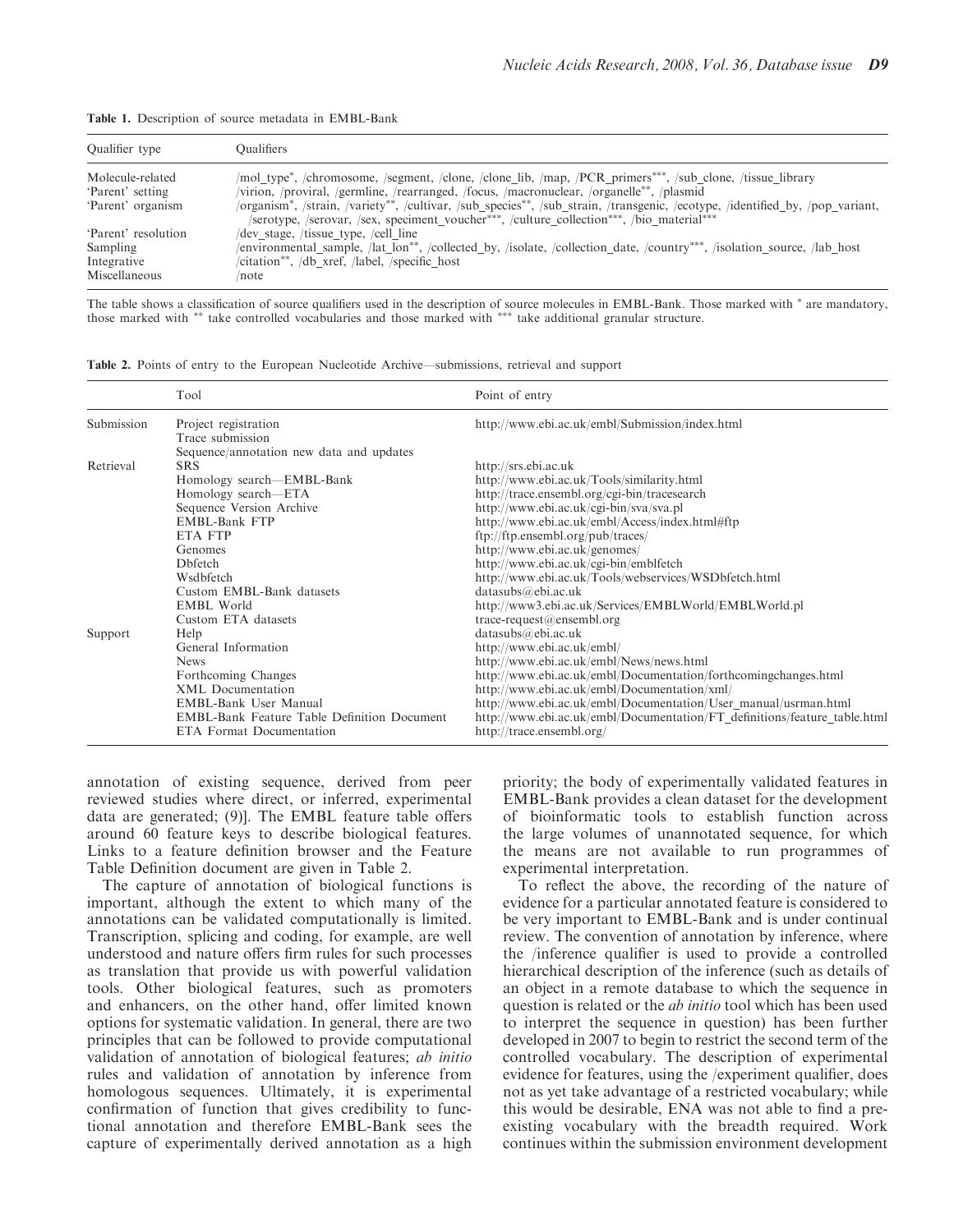to ensure that generators of annotation are able easily to contribute /inference and /experiment information across their submissions.

Coding sequence annotation is among the most important areas in which ENA can serve users; not only for direct users of EMBL-Bank, but also for users of UniProtKB, for which EMBL-Bank coding regions are a primary source (10). Much is done to ensure that representations of coding sequence are biologically accurate. Coding sequence (CDS) features, for example, have for many years been validated in all entries for appropriate start and stop codons, taking into account translation table choice, any known translation exceptions, ribosomal slippage and RNA editing. More recently, technology has been implemented at EMBL-EBI that ensures that annotated post-translational cleavage events are validated for out-of-frame cleavage events. Where possible, gene symbols and product names from established nomenclatures are captured, along with systematic /locus tag identifiers and EC numbers (see 'Nomenclatures and Ontologies', below).

In late 2007, EMBL-Bank introduced the new feature, ncRNA, for non-protein-coding RNA genes. This new feature consolidates a number of pre-existing non-coding gene features, scRNA, snRNA and snoRNA, and draws in gene types that previously did not have features, such as microRNA. Given their extensive existing use, rRNA and tRNA features will remain. While computational tools exist to validate some families of non-coding genes, their application in the validation of EMBL-Bank annotation has generally not yet taken place since specific technical implementation needs to be developed for each tool. For ribosomal RNA annotation, though, all curated 16S and 18S rRNA submissions are subject to homology comparison validation (for feature length and orientation) against reference sets of manually selected genes. We expect to be able to extend the reference set to cover additional rRNA genes and are currently working with DDBJ and GenBank to establish a minimal validation standard for all rRNA annotations.

Gene splicing patterns (shown as intron, exon and mRNA features in EMBL flatfile format) provide users with important information. While consensus splice sequences are known, the existence of consensus sites where splicing is not seen and of large numbers of splice sites that deviate significantly from the consensus make automated validation of annotated splice sites difficult. Clearly, for the coding regions of protein-coding genes, translation constraints provide some validation of splice patterns, but there is no systematic computational validation available outside these regions. Investigations into how evidence for splice sites can best be captured reliably (using /inference and /experiment qualifiers) from submitters will take place in the coming year, but it is likely that responsibility for validation of reported splice events will be delegated to such resources such as the Alternative Splicing and Transcript Diversity database (11) and Ensembl (12).

A number of structures exist for the representation of repeated sequence in EMBL-Bank, covering satellites, microsatellites, Alu repeats and so on. Work is currently

underway at the INSDC to improve the classification of repeats. Although we will strive to provide the appropriate annotation structures for repeated sequences, because repeats are commonly imperfect, it is not currently considered practical to establish any further validation.

Signal and bind features, such as promoter, CAAT signal, GC signal, RBS, polyA signal, attentuator, enhancer, primer bind and protein bind, have established structures within EMBL-Bank. For some, strong rules may be formulated for their prediction; these rules may require knowledge of adjacent features. For others, extensive experimental work along with the study of homologues will be required. These features, then, will be the focus of rationalization over the coming years; for those signals that are seen to be entirely predictable, we will either implement validation for stored annotation or will not store them, but rather generate them as part of data presentation; for those signals that cannot be predicted, we will investigate ways in which we can capture structured evidence for the submitted annotation.

## Integration data

ENA, particularly EMBL-Bank, offers integration with broader bioinformatic data through a number of structures that are briefly reviewed in this section. The importance of coverage and synchrony will continue to guide the development of integration structures. EMBL-Bank approaches integration in a very different way from its INSDC partners; systematic cross-references are sought from external resources to which EMBL-Bank will cross-refer and are not accepted from sequence data submitters, internal cross-references to EMBL-Bank and ETA records are offered and integration with the suite of EBI tools is central to the integration service. These structures are presented in EMBL-Bank flatfile and XML formats and in SRS and DBfetch HTML views, are marked up with hyperlinks to the appropriate services.

References to the literature have been explicit in EMBL-Bank from the outset. With the increasing diversity of publication media and availability of traditional literature online, a number of developments at EMBL-Bank are underway to maximize the utility of literature references. Already in existence is technology that maps stored publications in EMBL-Bank to records from remote resources via the PubMed identifier system maintained by the US National Library of Medicine. This yields cross-references, seen as RX lines in EMBL flatfile format, from each publication cited in an EMBL-Bank sequence entry to online literature services at the EBI, namely SRS (Table 2) and CitExplore (http://www.ebi.ac.uk/citexplore/). These two services provide similar reciprocal cross-references from citations to EMBL-Bank entries. During 2007, work was undertaken to extend this mapping technology to capture links to publications indexed by resources other than PubMed. The first examples of such publications are indexed by the Agricola service from the US National Agriculture Library (NAL) of the US Department of Agriculture (USDA) and not by PubMed; at the time of going to press, there were 3769 literature items cited in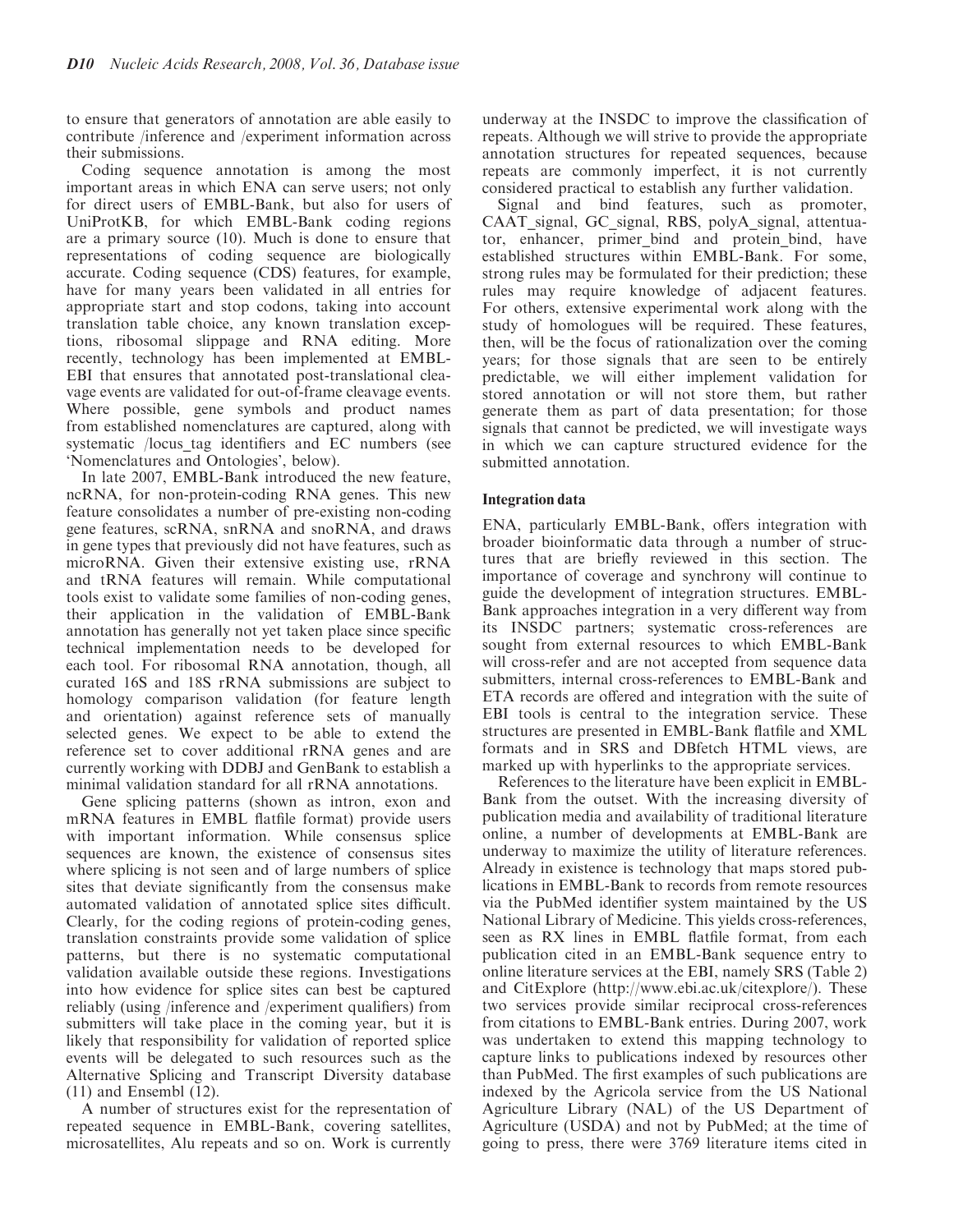EMBL-Bank from Agricola alongside 193 423 items from PubMed.

Internal cross-references are provided in EMBL-Bank sequence-annotation entries. These include links from segment entries to CON and ANN records, links from primary entries to TPA entries, links from TPA entries to component ETA traces, links to stored alignment data in EMBL Align and others.

External cross-references are under careful curation. In 2007, cross-references to a number of new resources were added to EMBL-Bank sequence entries. These resources are Genome Reviews, the IPD-Killer-cell Immunoglobulin-like Receptor Database, RFAM—the RNA families' database (13), the Culture Collection of Algae and Protozoa (14) and the Alternative Splicing and Transcript Diversity database (11). The cross-referencing system allows entry-level and feature level cross-references, shown as DR lines and /db\_xref qualifiers respectively in EMBL flatfile format. Feature-level cross-references are currently restricted to source and CDS features, although developments are underway to improve the technology to cover additional features. While explicit cross-references to specific functional resources, such as the wwPDB structural database, are attractive, links to these resources are largely the domain of more specialist domain databases, such as the UniProt Knowledgebase, and given an explicit link to the specific resource from the domain database, a link can be inferred from an EMBL-Bank entry that explicitly cross-refers to the domain database. Priority for the addition of new cross-references will be given to those resources that offer information on or physical links to collections of biological materials that serve as source for sequencing.

Whereas ETA records single unassembled reads, EMBL-Bank sequences may be assembled to various levels; anywhere from overlapping reads through scaffolds with sequencing gaps to complete chromosomes, such that contiguous sequence, regardless of length, can be represented in a single sequence-annotation entry. Explicit links between ETA and EMBL-Bank are limited; traces that have been assembled into reference sequence in EMBL-Bank can be linked through the optional Reference Sequence field in ETA and EMBL-Bank TPA entries may refer to ETA traces that have been used in reassemblies (in AS lines in EMBL flatfile format). However, links to reference sequence in ETA records are sparsely used and there are few EMBL-Bank TPA entries that cite ETA records. Above the level of assembly of ETA reads, EMBL-Bank offers explicit links between contigs and scaffold entries (CO lines in EMBL flatfile format) and between primary entries cited in TPA entries (AS lines in EMBL flatfile format). The value to users of being able to map from trace reads through contigs and upwards to annotated scaffolds is to be investigated across EMBL-Bank and ETA, with a view to the development of additional tools to extract and present this information.

## Nomenclatures and ontologies

The adoption of appropriate community-accepted nomenclatures and ontologies is key to capturing useful source metadata and biological annotation. Systematic nomenclatures, such as gene symbol conventions and strain names, are crucial in the presentation of robust search tools. However, the breadth of coverage (of, for example, taxonomy, gene nomenclature and experimental techniques) at ENA requires the use of multiple, often overlapping, nomenclatures. Many of the source metadata structures in use have application across a broad taxonomic range and across a variety of research communities. In different taxa, standard ways of referring to concepts have developed, but they are typically not consistent between taxa. Similarly, in different communities of researchers, diverse systematic ways of referring to concepts have evolved.

Once database staff has established that there is an existing vocabulary that has community acceptance, we will aim to make mandatory the usage of the vocabulary in appropriate fields in affected records. Nomenclatures that are promoted during EMBL-Bank curated submissions processing are detailed at: http:// www.ebi.ac.uk/embl/Documentation/useful.html.

## Project metadata

As increasing numbers of genomes and metagenomes are sequenced, the presentation of metadata surrounding sequencing activities will become increasingly useful in searches and analyses. Improvement of the content of the ENA Project Database is possible, since although many metadata elements will be difficult to validate automatically, the database is currently comparatively small. ENA therefore plans to improve existing records over the coming years and follows keenly the standardization work of the Genomic Standards Consortium (15).

# SELECTED DATA CAPTURE PRIORITIES

- (i) Sequence.
- (ii) Sequencing-associated information (traces, quality scores, base calls).
- (iii) Coding sequence and related annotation.
- (iv) Experimentally confirmed annotation.
- (v) The nature of evidence for annotation.
- (vi) Source metadata nomenclatures and ontologies.
- (vii) Cross-references to those resources that offer information on, or physical links to, collections of biological materials.
- (viii) Reference to the literature.

## ACKNOWLEDGEMENTS

Funding to pay the Open Access publication charges for this article was provided by EMBL.

Conflict of interest statement. None declared.

## REFERENCES

- 1. Sugawara,H., Ogasawara,O., Okubo,K., Gojobori,T. and Tateno, Y. (2008) DDBJ with new system and face, Nucleic Acids Res. doi: 10.1093/nar/gkm889.
- 2. Wheeler et al. (2008) GenBank paper, Nucleic Acids Res. Database issue, in press.